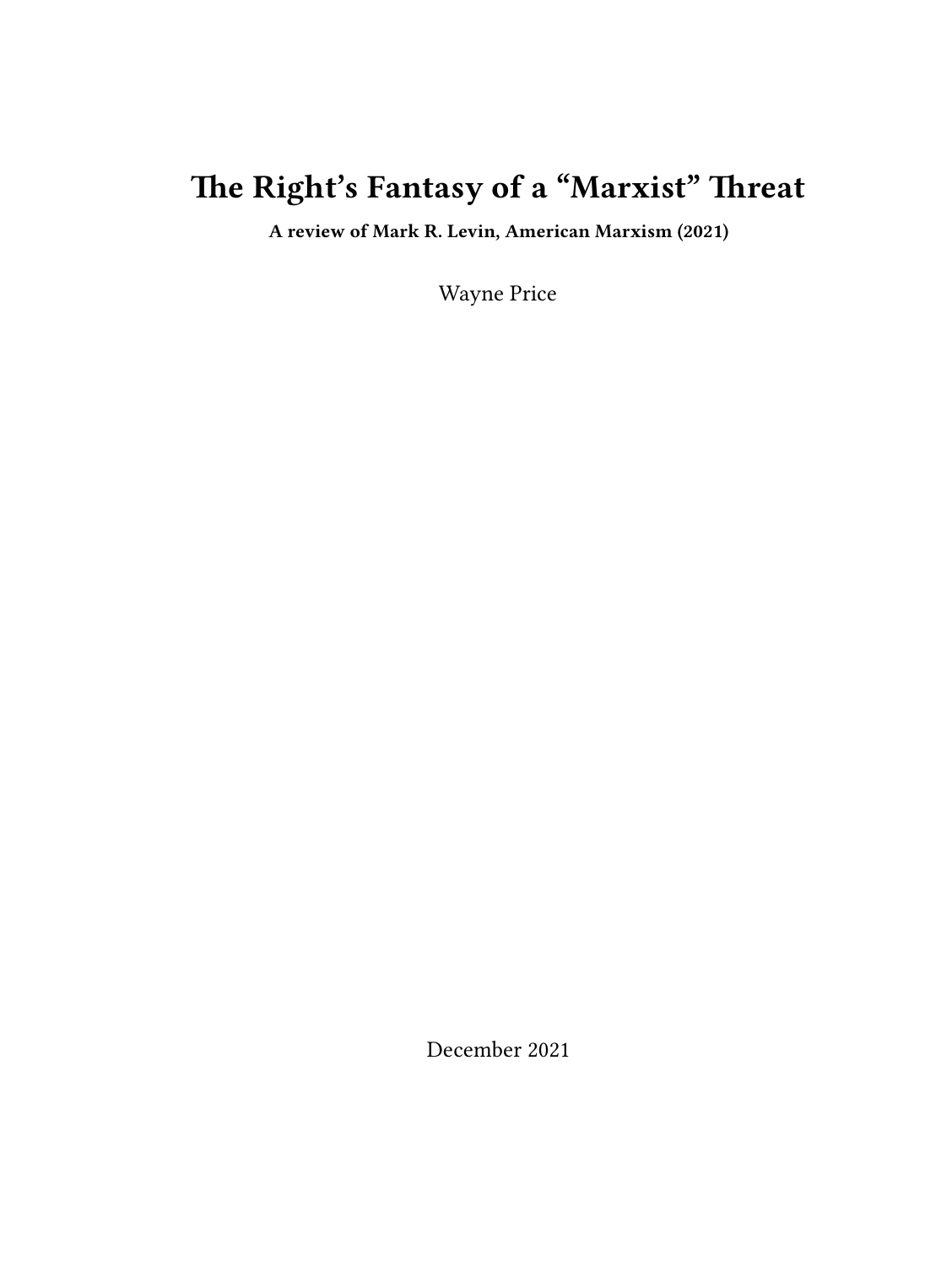## **Contents**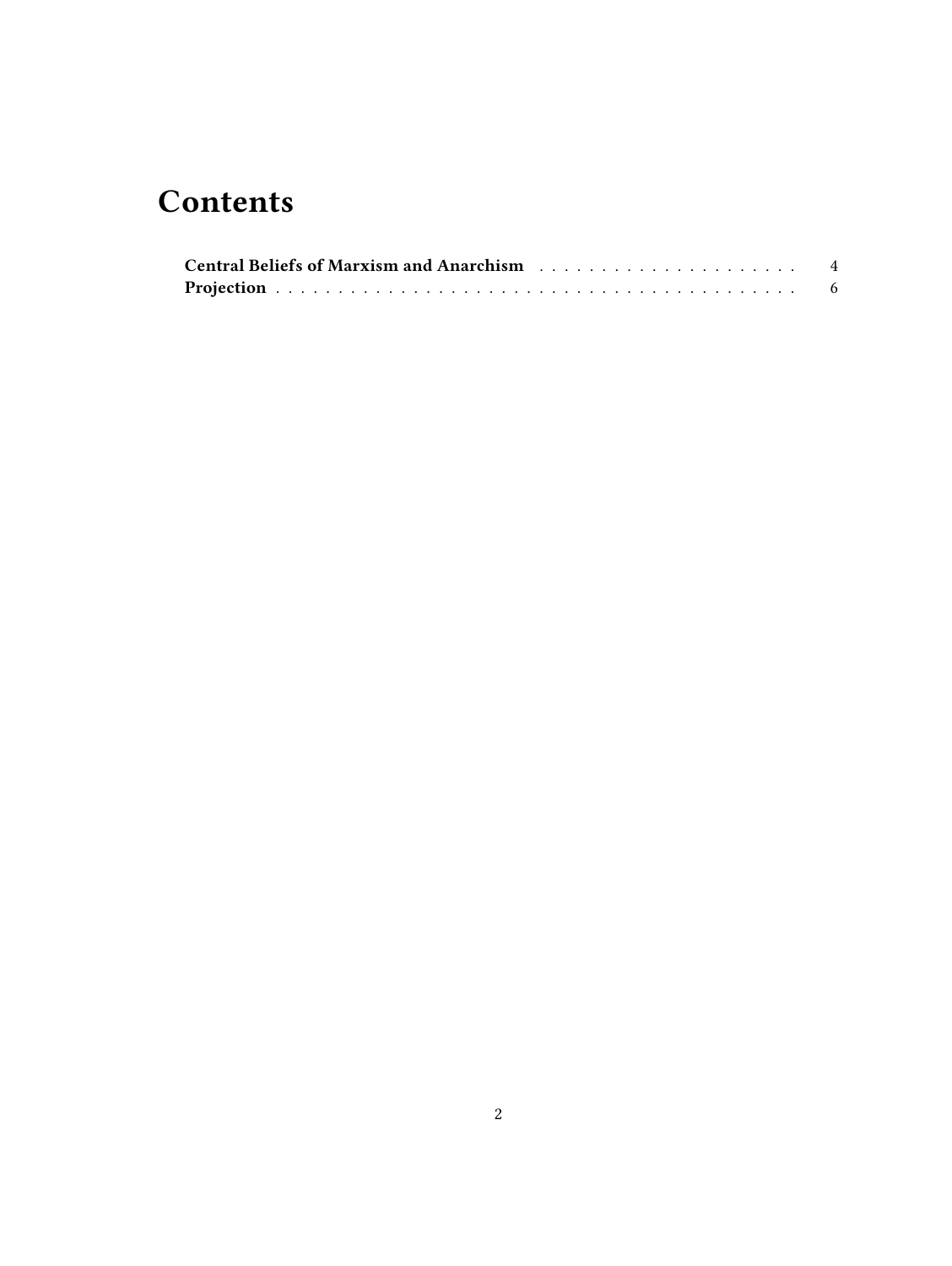This book is popular on the right. Its thesis is that there is a Marxist movement (or set of movements) which is taking over much of U.S. society. Marxists supposedly dominate public schools, universities, the media, teacher unions and other unions, the anti-racist movement, the ecological movement, business boardrooms (!), and the Democratic Party—and therefore the presidency and Congress. This is mad on the face of it, yet **American Marxism** has been a best seller for weeks. Its author is a Fox tv performer, a former part of the Reagan administration, and the author of a series of books. Personally I find the book poorly written and illogical, stuffed with lengthy quotations from friends and foes, yet obviously many people like it. Therefore it is worth looking at.

There are some things which Mark Levin gets right. Marx's theories have been used as rationalizations and ideologies justifying "the enslavement, impoverishment, torture, and death of untold millions" (p. 243). It may be argued that this was not Marx's intention, and that his world view was originally based in radical democracy and the emancipation of the working class—and that there has always been a minority of Marxists who have held to this vision. It may be claimed that his analysis of how capitalism works is highly useful (I agree but Levin strongly dissents). However this may be, Marxism has repeatedly led to bureaucratic-totalitarian states which oppressed and murdered millions of workers, peasants, and others.

Many on the Left have admired and even worshipped these repressive regimes and their Marxist leaders. For example, recently, on July 11<sup>th</sup>, thousands of Cubans nationwide demonstrated and the Communist state repressed their protests. Yet part of the Left offered its support to the Cuban state (as did the leadership of Black Lives Matter). Some Leftists, such as Bernie Sanders, opposed that state's crackdown, but many others were silent at best. They "changed the topic" to the evils of the U.S. quarantine. This is an important issue, but the reason Cuba was in the news was the popular demonstrations.To focus solely on the crimes of U.S. imperialism, and not offer solidarity to the Cuban protestors, was shameful. However, this does not justify Levin lumping all oppositional movements together as "Marxist" and authoritarian.

I am not a Marxist, nor a liberal nor a "progressive," and certainly not a Democrat. I identify as a revolutionary anarchist-socialist. I believe that the consistent devolution of Marxism into statecapitalist dictatorships is rooted in certain weaknesses—its program of taking state power, its centralism, and its determinism. These were pointed out by anarchists when Marx first developed his views.

However, it is unclear just what Levin means by "Marxism." He cites the theories of Karl Marx, which makes sense: "Marxists" are followers of Marx. But even for Levin it would be a stretch to claim that all these institutions and movements are led by conscious followers of Marx, students of **The Communist Manifesto** and **Capital**. So he also refers to various social forces as "Marxist-like," "progressive/Marxist-oriented," "Marxist-based," "Marxist-type," "neo-Marxist," "Marxist-racist," "Marxist-anarchist," "Marxist-centric," "eco-Marxist," "Marxist-associated," and, in general, "Marxist-inspired and related social movements" (p. 135). He summarizes, "Even if one does not accept a direct link or parallel to classical Marxism …it need not be. The movements are said [by Levin!—WP] to be developed from or tailored after Marxist ideology" (pp. 135–6).

He even notes that Marxist theory, in what he sees as its wide-spread influence, has splintered into a wide variety of ideological and political viewpoints, often contradictory to each other. He mentions that there are "purist" Marxists who complain about Critical Race Theory's lack of class analysis. He cites radical ecologists who criticize Marxism for what they see as its pro-growth orientation. "Of course, all of Marxism's incarnations, as practiced and where imposed, need not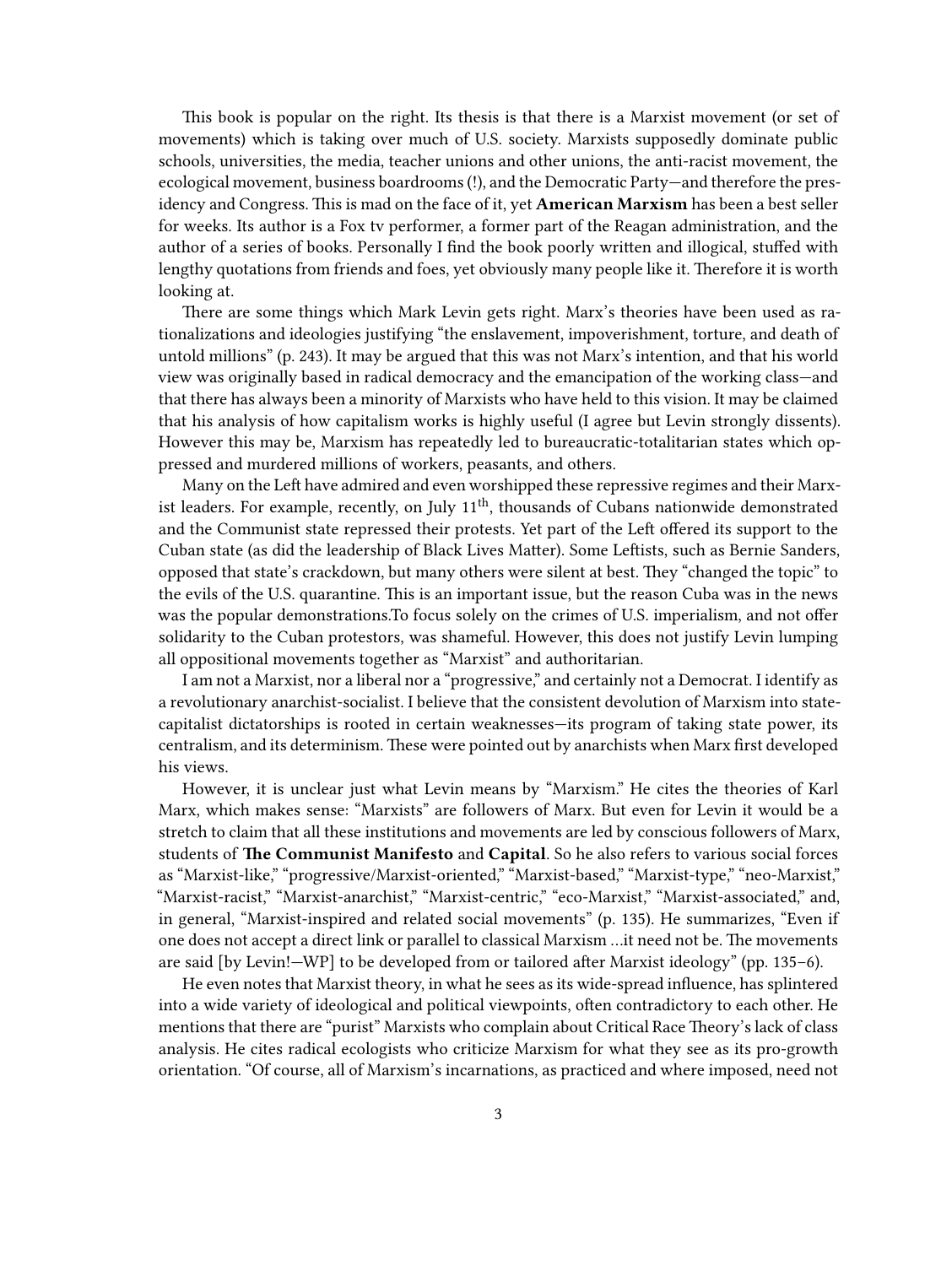be identical in every respect and, in fact, differ" (p. 55). But he claims that "American progressives" share the "same core beliefs" (p. 55). As usual he merges "progressives" with "Marxists."

In the fifties I read a book similar in aim to this, by J. Edgar Hoover, chief of the FBI. It was **Masters of Deceit**, about the dire influence of the Communist Party. Similar books opposed to Marxism, written during the sixties and seventies, focused on the Communist Party, as well as on various parties and organizations of Trotskyists and Maoists and others. Today Mark Levin writes about U.S. Marxism but says nothing whatever about the Communist Party nor other Marxist-Leninist parties. Instead he focuses on broad movements, such as Black Lives Matter (a loose association of groupings), and Antifa (more of a movement than an organization). He traces chains of influence rather than organizational ties.

The decline of Marxist-Leninist radical parties is partially due to the collapse of the Soviet Union and of its satellites in 1989–91, and the turn of China to an openly market-oriented economy—even if it is still ruled by a "Communist" Party. (That confuses Levin who still refers to "Communist China.") The continued influence of Marxism, which is Levin's main concern, is due however to the observable decline in the capitalist society: its economic stagnation, its growing climate catastrophe, its pandemic, its political polarization including the growth of semi-fascism. Levin denies all these factors and claims that there is a radicalization growing without any real objective causes. In fact, there is a growth of a new socialist movement, but rather than being Marxist-Leninist it identifies as "democratic socialist." There has been an increase in people regarding themselves as anarchists, rather than Marxists. (Levin creates a strange amalgam of "Marxist-anarchists", pointing to Antifa, BLM, and the Weather Underground of the sixties, of which only Antifa has anarchist influences.)

## <span id="page-3-0"></span>**Central Beliefs of Marxism and Anarchism**

What is striking about the movements of opposition today, and even the spread of "Marxistoriented" ideas, is the extent to which they reject two central tenets of classical Marxism concepts which were shared with revolutionary anarchism. These are (1) *the potential central role of the working class in fighting capitalism*. Most current radicals do not see the working class as even one of three or five main forces in changing society. For example, the anti-racist movement (which Levin claims is just an extension of Critical Race Theory) focuses on the oppression of Black people and other People of Color by white people. Class issues are pretty much ignored. So is the concept that the exploitation of white working people by the capitalist class is supported by the use of racism and white supremacy. Similarly, Levin spends some time on the theories of Herbert Marcuse, without focusing on Marcuse's central view that the modern working class has been totally absorbed into capitalist society.

(2) Also rejected is *the eventual goal of a revolution by the working class and all oppressed.* This aims to take away the wealth of the capitalists, to socialize their industries, to dismantle their state, and replace these institutions with new ones based on self-management, freedom, and cooperation. Levin refers to the work of Professor Frances Fox Piven as revolutionary. She advocated a militant "poor people's movement" which would demonstrate and commit mass civil disobedience. But her goal was to shake up the government, to pressure the Democratic Party, and to get more benefits from the government. She was a militant reformist, not a revolutionary.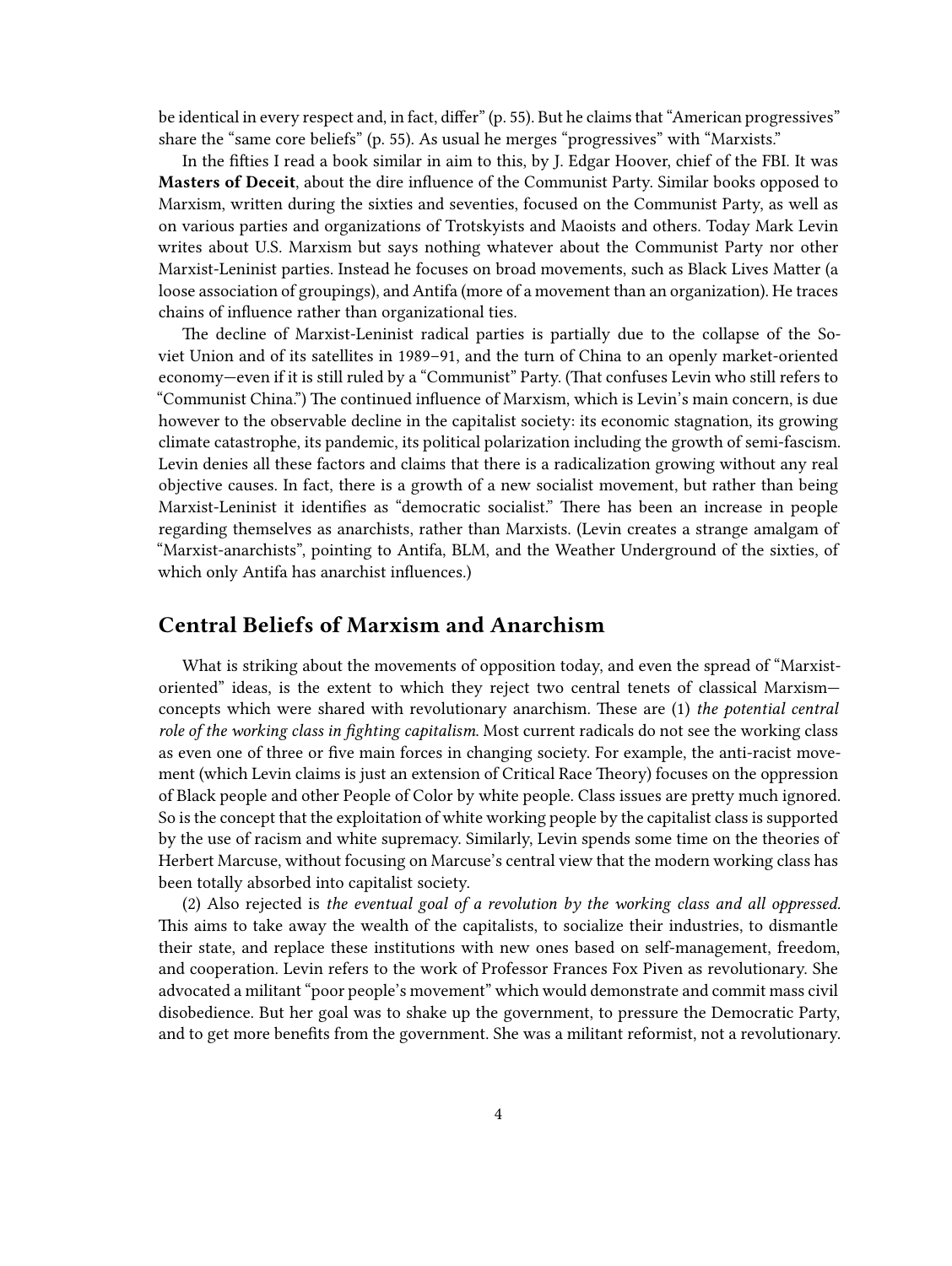Levin interprets these rejections of central concepts of Marxism (and of anarchism) as being assertions of Marxism! He interprets any division of society into oppressor and oppressed as essentially the same as a class analysis. However, there is a large difference between seeing that some people are oppressed, mistreated, and discriminated against—and understanding that society runs on squeezing surplus labor from those who are employed to work for bosses. The first insight may be important, but it remains limited.

Levin interprets any attempt to make society better, to decrease racism, to improve people's lives, to mitigate climate change, as advocating revolution. He sees electing Democrats as the equivalent to overthrowing the state. He cannot distinguish among liberals, authoritarian revolutionaries, and libertarian-democratic revolutionaries. They are all one to him, enemies of everything he holds good.

Some of his arguments, however, are simply bizarre. He claims that the Democrats want to make it easier to go to higher education (cancelling debts and supporting state colleges) because they want more young people to be exposed to Marxist indoctrination! He claims that progressives want to let more immigrants into the country so that the Democrats would have more voters.

It is difficult to know how much of Mark Levin's misstatements are due to his misunderstanding, or to ignorance, or to deliberate obfuscation. Some of his errors are small, such as referring to Marx's ideology of "material historicism" instead of the correct "historical materialism" (58). Or referring to the Marxist Frankfurt School as the "Franklin School" (82). Or reprinting long passages from the philosopher Hannah Arendt about totalitarianism, without realizing that she was not only denouncing Stalinist Communism but also right-wing fascism.

Another example is his discussion of the great liberal John Dewey (1859—1952). Today Dewey has little influence outside of philosophy and education departments. But to Levin, "the social activist journalists who now populate the vast majority of U.S. newsrooms are John Dewey followers" (p. 204). No evidence is cited for this remarkable statement. Levin refers to "Dewey's call for a public, top-down, government-managed 'socialism'…" (p. 49). Any reading of Dewey's works or a biography of Dewey would show that he championed decentralized, bottom-up federalism, and neighborly communities $^1$ . Dewey opposed state socialism in favor of worker-managed cooperative industries, as was advocated at the time by British "guild socialists" (reformist anarchosyndicalists). He was an advocate of participatory democracy in the community, in schools, and at work.

To make Dewey sound like a Marxist, Levin quotes him agreeing with Marx about the importance of economic factors. He refers to Dewey's positive (and naive) report on the Russian schools in 1928 (before the full force of the Stalinist counterrevolution settled in). But again, any biography of Dewey would discuss his lifelong rejection of Marxism, and his increasingly vehement opposition to the Communism of the Soviet Union and its supporters. The truth is exactly the opposite of Mark Levin's account.

It is hardly worth reviewing Levin's climate-change denialism. He baldly denies that there is a consensus of scientists that the climate is heating up, creating all sorts of extreme weather events and catastrophes even now. "The 'climate-change' movement…is a broad-based war on your property rights, liberty , and way of life" (p. 271). Unfortunately no ones' property rights or liberty will be worth much in a drought-ridden, burned-out, and/or flooded world. Levin's oppo-

<sup>1</sup> Westbrook, Robert B. (1991). **John Dewey and American Democracy.** Ithaca: Cornell University Press.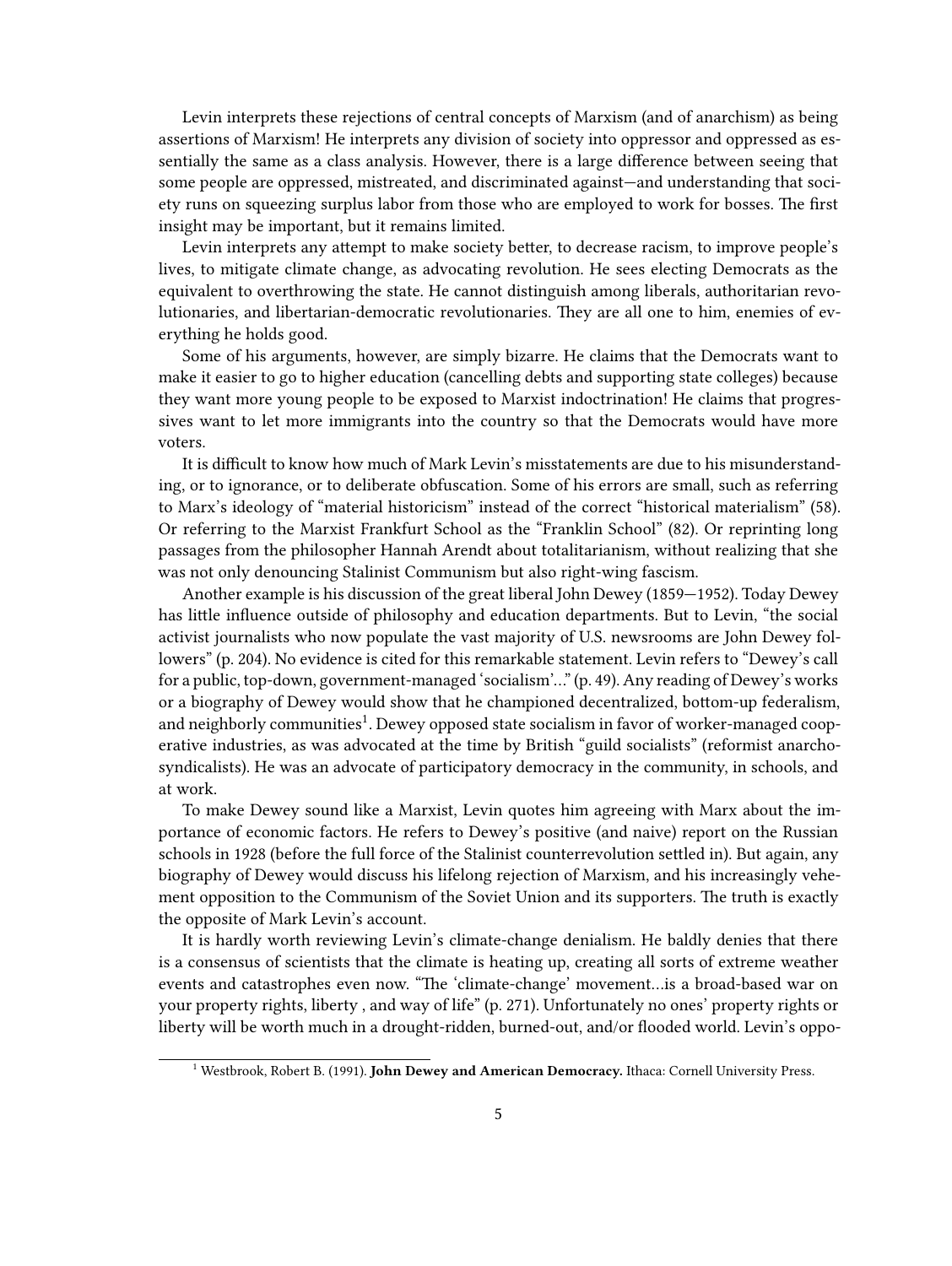sition to doing something about climate change is no joke. It threatens the future of civilization, and the survival of humanity and our fellow creatures.

Oddly enough, although his book was published in 2021, he says nothing about the pandemic, except for one phrase denouncing "the coronavirus pandemic authoritarians" (p. 249). Nor does he raise the issue of women's right to abortions, although it is a major topic on the right. This issue is an authoritarian demand that legislatures, police, and courts have control over the most personal aspects of women's lives.

## <span id="page-5-0"></span>**Projection**

Much of Levin's work demonstrates the psychological concept of "projection." This is a defense mechanism where people imagine that the traits they dislike about themselves are really embodied in their opponents, who can be denounced for their own proclivities. Levin denounces the Democratic Party (which he sees as indistinguishable from liberalism and Marxism) as "an autocratic, power-hungry, ideological movement that rejects political and traditional comity and seeks to permanently crush its opposition—and emerge as the sole political and governmental power" (p. 6). Could there be a better summary of the "movement conservatism" of the right-wing Republican Party?

He denounces the Democrats for waging a campaign of lies and distortions about its opponents—as if Trump were not a pathological liar who ended his presidential tenure by pushing the Big Lie that he won the 2020 election. He attacks the Democrats for stacking the courts—when Mitch McConnell stonewalled Democratic court nominations and then pushed forward dozens of reactionary, pro-business and anti-choice, federal judges. He claims that the Democrats are trying to distort the voting process when Republican state governments have raised hundreds of bills to limit the popular vote, especially in Black districts. (I am not trying to defend the Democrats; unlike Levin I can distinguish among the Democrats, various types of Marxists, and anarchists.)

He is a fanatical supporter of capitalism, while simultaneously denouncing the U.S. capitalist class. For many, he claims, "their boardrooms, management, and workforce are 'down for the revolution'….Many corporatists have simply abandoned capitalism for statism….Today's ruling class or elites disdain our country" (p. 10). He cites a quotation that "America has a bad elite….inspired by…a deracinated globalist perspective…" (p. 10). Levin charges that "there are too many corporations committed to the various Marxist-Critical Theory movements…." (p. 248). Worst of all, "companies have now openly partnered with the Democratic Party against the Republican Party" (p. 263). Thus he manages the neat trick of opposing the U.S. ruling class while fiercely supporting their system and opposing their radical enemies.

The use of projection is made explicit in Levin's chapter on his proposed program of action. He advocates using the very methods which he claims are being used by the evil Marxists. "We must use the Marxist's strategy and tactics against him" (p. 252). What is evil in the hands of the Marxists smells of perfume when done by right-wingers.

He proposes to use the methods of "Boycott, Divestment, and Sanctions" as developed by the "extremist enemies" of Israel (p. 252). While claiming to be all for freedom, he proposes a massive attack on the left, a revival of the McCarthyite hysterical anti-communist witch hunt. Remember,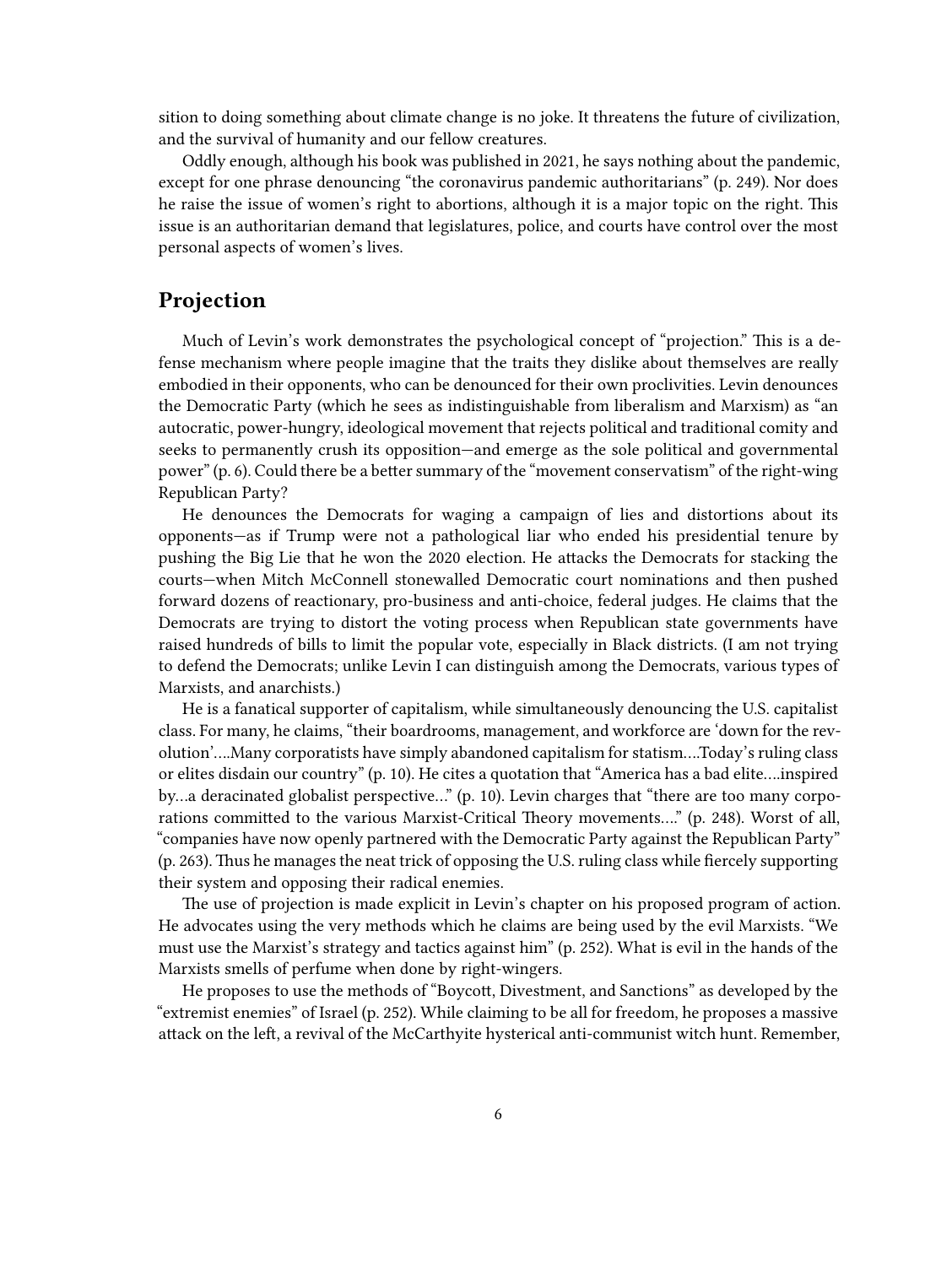he does not distinguish among Marxists, progressives, and Democrats. To him, all are essentially the same and need to be rooted out.

He proposes boycotting and withdrawing from corporations and banks, as well as sports events, universities, and entertainment, which, in his opinion "are engaged in promoting American Marxism and its various movements" (p. 252). He calls for pressure on local and state governments to stop subsidizing "Marxism." This freedom-loving patriot demands that governments "ban the teaching and indoctrination of Critical Race Theory (CRT), Critical Gender Theory, etc., from taxpayer-financed public schools" (p. 252–3). "Patriots" should organize in every school district, overwhelm the school board at open meetings, and take over the school boards. They should re-write teacher union contracts to prevent teachers from supposedly proselytizing for Marxism or Critical Race Theory (this would have to be enforced by right-wing parents and students). They should aim for de-establishing public schools and replace them with charter schools and "vouchers for private and parochial schools" (p. 257). Colleges and universities should face antifund raising campaigns, pressure on state legislatures in the case of subsidized state universities. Students should denounce their professors for "propagandizing" (p. 263).

Dealing with supposedly traitorous corporations, he proposes boycotts, protests, and overwhelming shareholder meetings. He wants to "lobby state legislators to investigate those corporations…and pressure them to divest all state pensions and other funds from these companies" (p. 265). He calls for antitrust policies to be used agains Big Tech and similar companies which are not sufficiently supportive of far-right politics. Another expression of how freedom-loving he is.

He wants to fight the anti-climate change movement through lawsuits and cutting off taxexemptions. He hopes to fight Black Lives Matter by increasing legal penalties against rioting and violence. His model is Gov. Ron DeSantis in Florida. Police officers should be able to bring civil suits against anyone who attacks them, as well as against organizations whose programs led to riots and violence, "such as Antifa and BLM" (p. 276).

After this call for increased surveillance and repression, of acting like the very authoritarians he claims to oppose, Mark Levin closes with the cry, "We chose liberty! Patriots of America unite!" (p. 276). There is a cute final picture of his late family dog.

The psychologist Erich Fromm wrote **Escape from Freedom**<sup>2</sup> to explain the attraction which Nazism had for so many ordinary Germans. He believed that large numbers of people, mostly from the lower middle classes, had felt adrift, alienated from society, threatened by both those below them and the elite above them, overwhelmed by modern times, lost and confused. They wanted a strong leader who would tell them what to think, feel, and do. The worldview of the Nazis was nonsense, but it gave so many Germans a sense of community, solidarity, and meaning, someone to hate (the Jews) and someone to adore (Adolph Hitler). (This analysis fits well with that of Hannah Arendt, in the extensive quotations Levin provides.)

Levin is not a Nazi although he is trending towards fascism. He is correct on the authoritarianism of most Marxists and some liberals. Otherwise he presents a total fantasy, an image of the country being taken over by Marxists and sort-of Marxists, an extreme danger (while denying real extreme dangers, such as climate catastrophe). He offers the discontented an explanation of their problems, a community of the like-minded, an enemy to hate, and a leader to love. As the Nazis (National Socialists) claimed to be "socialists" to fit in with the political culture of Ger-

<sup>2</sup> Fromm, Erich (1941). **Escape from Freedom**. NY: Farrar & Rinehart.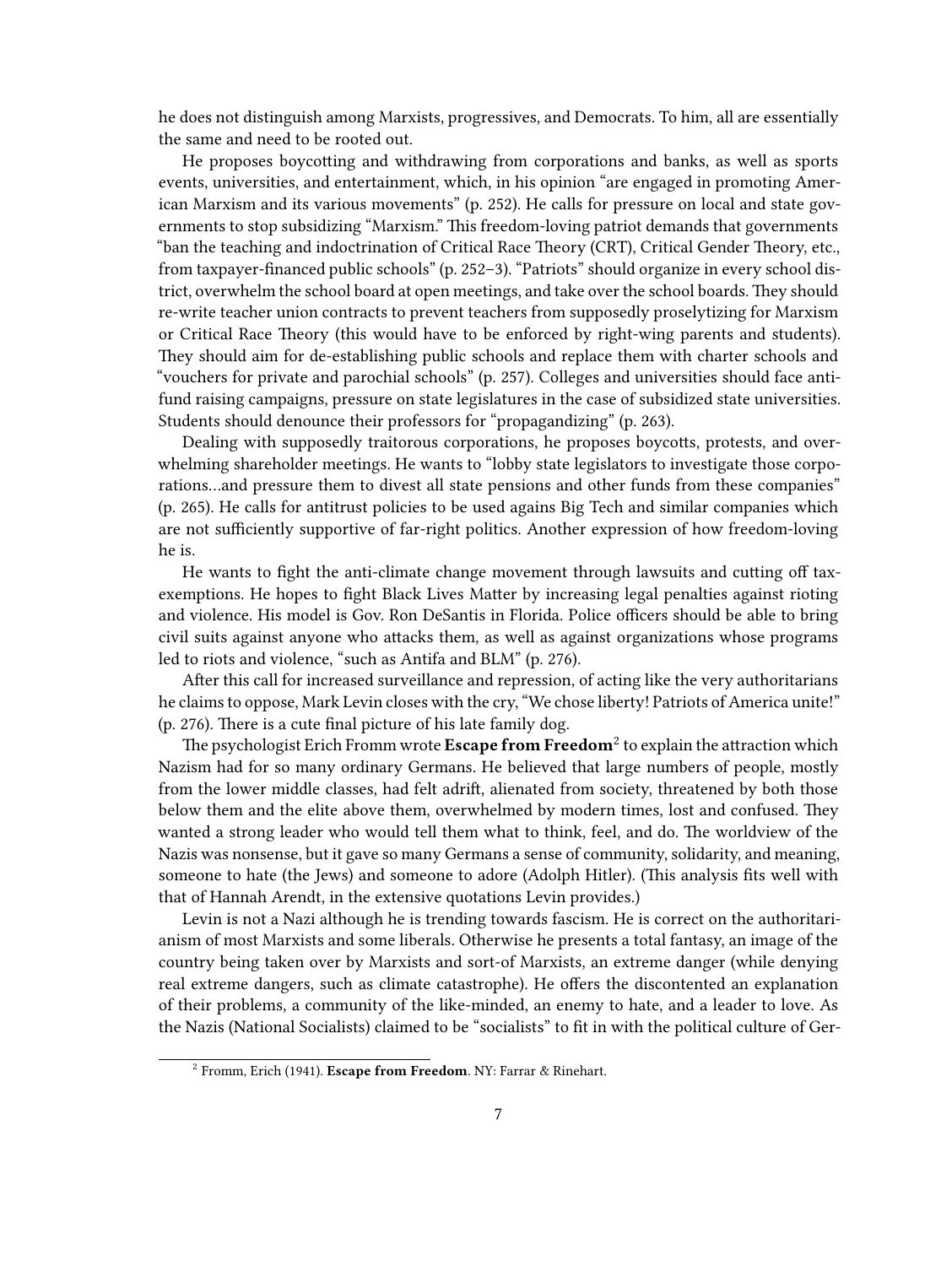many at the time, so Levin and his fellow "conservatives" claim to "love liberty." However, he is no more a lover of liberty than the Nazis were socialists. He is an extreme authoritarian and nationalist, as comes clear in his program. The popularity of this book should worry those who do love freedom.